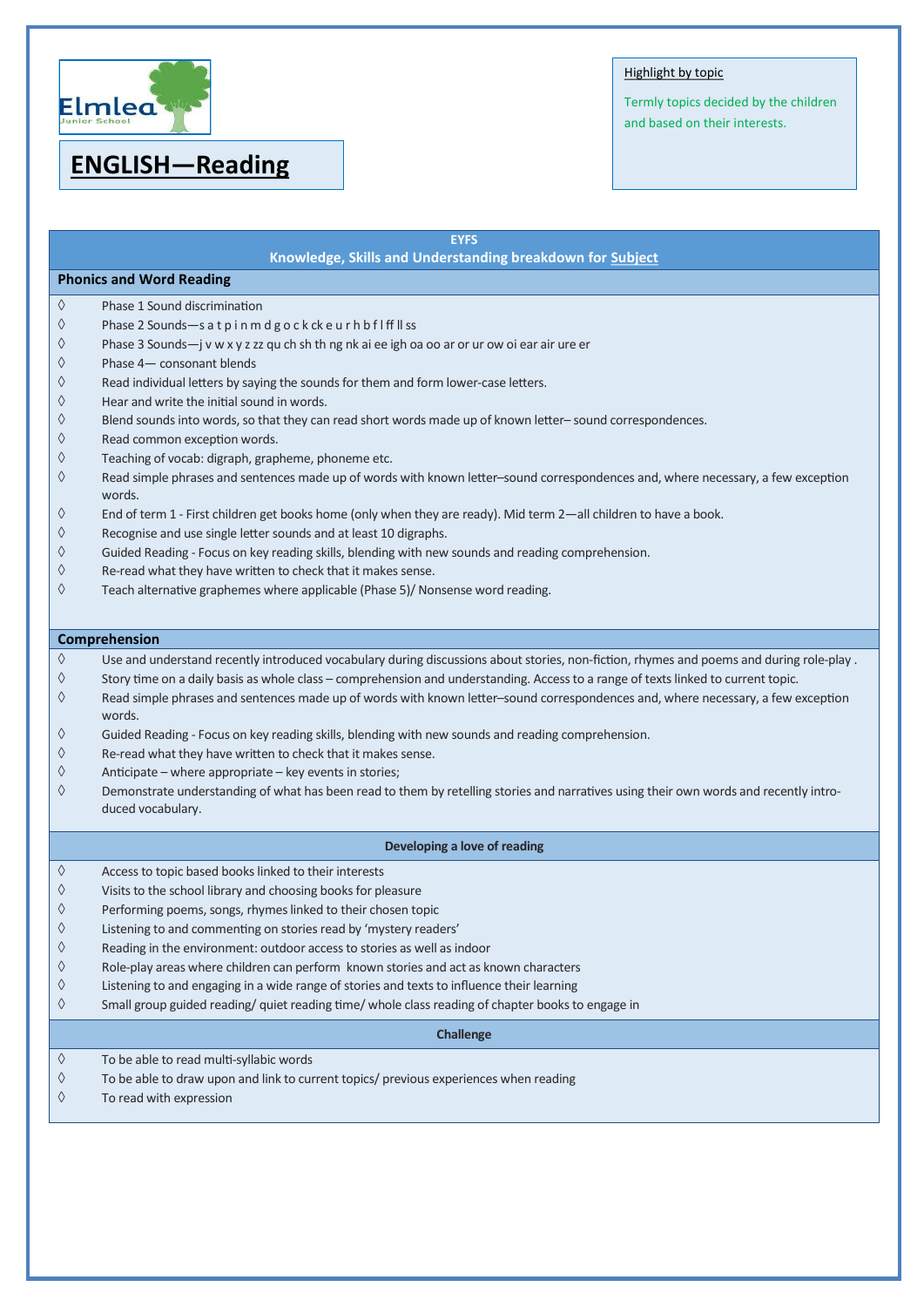

# **ENGLISH—Reading**

### Highlight by topic

Autumn 1 – Traditional Tales Autumn 2 - Light and Dark Spring 1 – Dinosaurs Spring 2—Bristol—Brunel Summer 1 —Under the Sea Summer 2 —Pirates/ Space Journeys

|                                 | Year 1<br>Knowledge, Skills and Understanding breakdown for Subject                                                                                                                                                                                                      |  |
|---------------------------------|--------------------------------------------------------------------------------------------------------------------------------------------------------------------------------------------------------------------------------------------------------------------------|--|
| <b>Phonics and Word Reading</b> |                                                                                                                                                                                                                                                                          |  |
| ♦                               | Phase 2 Sounds-s at pinmdgockckeurhbflffllss                                                                                                                                                                                                                             |  |
| ♦                               | Phase 3 Sounds-j v w x y z zz qu ch sh th ng nk ai ee igh oa oo ar or ur ow oi ear air ure er                                                                                                                                                                            |  |
| ♦                               | Phase 4- consonant blends                                                                                                                                                                                                                                                |  |
| ♦                               | Phase 5- ay ou ie ea oy ir ue ue aw wh ph ew ew oe au ey a-e e-e i-e o-e u-e u-e                                                                                                                                                                                         |  |
| ♦                               | Sound families to be taught                                                                                                                                                                                                                                              |  |
| ♦                               | To be able to read the correct sound in response to learned graphemes and know and recognise and read all 40+ phoneme/graphemes.                                                                                                                                         |  |
| ♦                               | Read accurately by blending known GPCs, linking sounds I have learned to letters and reading the whole word.                                                                                                                                                             |  |
| ♦                               | Read common exception words by sight, knowing not all words follow the same pattern of spelling.                                                                                                                                                                         |  |
| ♦                               | Read and understand common suffixes: To be able to read words containing -s, -es, -ing, -ed, -er & -est endings. To be able to build on previ-                                                                                                                           |  |
|                                 | ously learned root words and recognise added suffixes.                                                                                                                                                                                                                   |  |
| ♦                               | Read multi-syllable words containing known GPCs.                                                                                                                                                                                                                         |  |
| ♦                               | To be able to recognise 'syllable boundaries, read each syllable separately and combine to read the whole word.                                                                                                                                                          |  |
| ♦                               | Continue to apply phonic knowledge as the route to decode words until automatic decoding has been embedded and reading is fluent.                                                                                                                                        |  |
| ♦                               | Read accurately by blending, including alternative sounds for graphemes.                                                                                                                                                                                                 |  |
| ♦                               | Read words with contractions and understand the use of an apostrophe, knowing it represents omitted letters.                                                                                                                                                             |  |
| ♦                               | Re-read phonetically decodeable books to build up fluency and confidence in word reading.                                                                                                                                                                                |  |
| ♦                               | To spell words using learnt phonic patterns.                                                                                                                                                                                                                             |  |
| ♦                               | To be able to read nonsense words using their phonological awareness.                                                                                                                                                                                                    |  |
|                                 | Comprehension                                                                                                                                                                                                                                                            |  |
| ♦                               | Develop pleasure in reading, motivation to read, vocabulary and understanding: be able to retell familiar stories and traditional tales know-                                                                                                                            |  |
|                                 | ing they have particular characteristics.                                                                                                                                                                                                                                |  |
| ♦                               | Link their reading to their own experiences.                                                                                                                                                                                                                             |  |
| ♦                               | To be able to understand texts based on prior knowledge or provided information.                                                                                                                                                                                         |  |
| ♦                               | To be able to read fluently and automatically decode and correct inaccurate reading.                                                                                                                                                                                     |  |
| ♦<br>♦                          | To know that there are a wide range of forms of poetry.                                                                                                                                                                                                                  |  |
| ♦                               | To be able to listen to & express opinions on poetry, stories and non-fiction beyond that which they can read independently.<br>Perform poetry learnt by heart with appropriate intonation and become increasingly familiar with and retell a wider range of stories and |  |
|                                 | traditional tales: To be able to recite poems with expression & intonation to make meaning clear.                                                                                                                                                                        |  |
| ♦                               | To be able to recognise and join in with predictable phrases, knowing that they are used for effect and enjoyment.                                                                                                                                                       |  |
| ♦                               | To be able to appreciate and talk about favourite rhymes, traditional tales and poetry and learn to recite some by heart.                                                                                                                                                |  |
| ♦                               | Discuss and clarify the meanings of words by discussing his/her favourite words or phrases.                                                                                                                                                                              |  |
| ♦                               | To be able to link new meanings to known vocabulary.                                                                                                                                                                                                                     |  |
| ♦                               | To be able to correct inaccurate reading by checking for sense: Know when reading does not make sense in the context of the text.                                                                                                                                        |  |
| ♦                               | To be able to explain clearly their understanding of what is read to them.                                                                                                                                                                                               |  |
| ♦                               | To be able to discuss the significance of title and events and explain links between content, events, characters and title.                                                                                                                                              |  |
| ♦<br>♦                          | To be able to read with fluency and confidence and make inferences and predications on the basis of what is being said or done.<br>To know that events so far give clues as to what may happen next.                                                                     |  |
| ♦                               | To be able to convey their understanding during written comprehension tasks.                                                                                                                                                                                             |  |
|                                 |                                                                                                                                                                                                                                                                          |  |
|                                 | Developing a love of reading                                                                                                                                                                                                                                             |  |
| ♦                               | Use of reading dogs to enhance discussion on texts                                                                                                                                                                                                                       |  |
| ♦                               | Visits to the school library and choosing books for pleasure                                                                                                                                                                                                             |  |
| ♦                               | Performing poems, songs, rhymes linked to their topic                                                                                                                                                                                                                    |  |
| ♦                               | Listening to and commenting on stories read by visitors                                                                                                                                                                                                                  |  |
| ♦                               | Listening to and engaging in a wide range of stories and texts to influence their learning                                                                                                                                                                               |  |
| ♦                               | Small group guided reading/ quiet reading time/ whole class reading of chapter books to engage in                                                                                                                                                                        |  |
| <b>Challenge</b>                |                                                                                                                                                                                                                                                                          |  |
| ♦                               | Using inference and clues from the text to develop a deeper understanding of what they're reading                                                                                                                                                                        |  |
| ♦                               | Ask relevant questions about characters and events that spark conversation on texts                                                                                                                                                                                      |  |